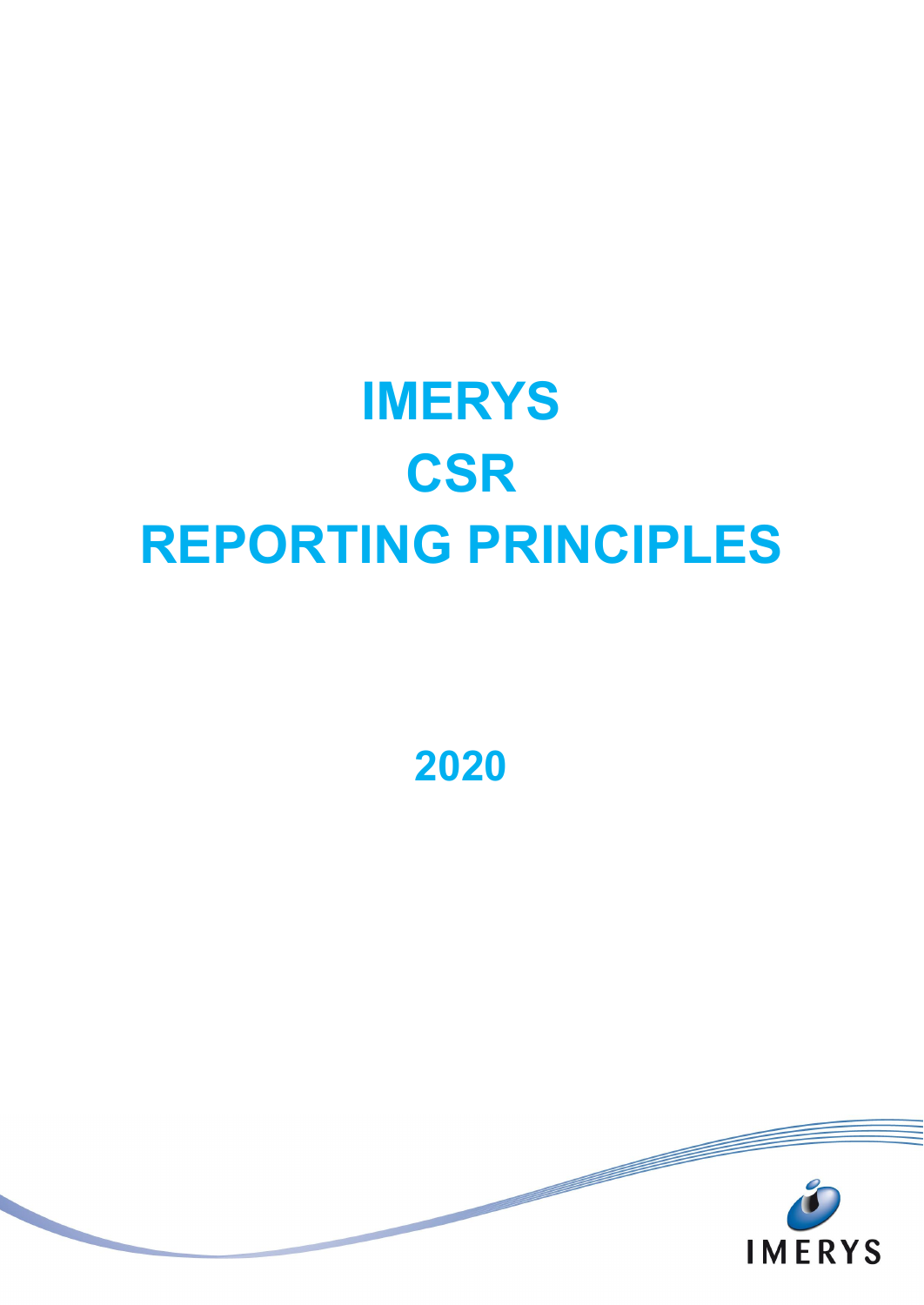**TABLE OF CONTENTS**

| 1. PURPOSE AND SCOPE                                       | 3  |
|------------------------------------------------------------|----|
| 2. MATERIALITY COMPLETENESS                                | 3  |
| 3. STAKEHOLDER INCLUSIVENESS                               | 5  |
| <b>4. DATA COLLECTION AND CONSOLIDATION</b>                | 5  |
| <b>5. CONTROL AND ASSURANCE</b>                            | 8  |
| <b>ANNEX 1 - SASB STANDARDS CORRESPONDENCE TABLE</b>       | 9  |
| <b>ANNEX 2 - TCFD RECOMMENDATIONS CORRESPONDENCE TABLE</b> | 12 |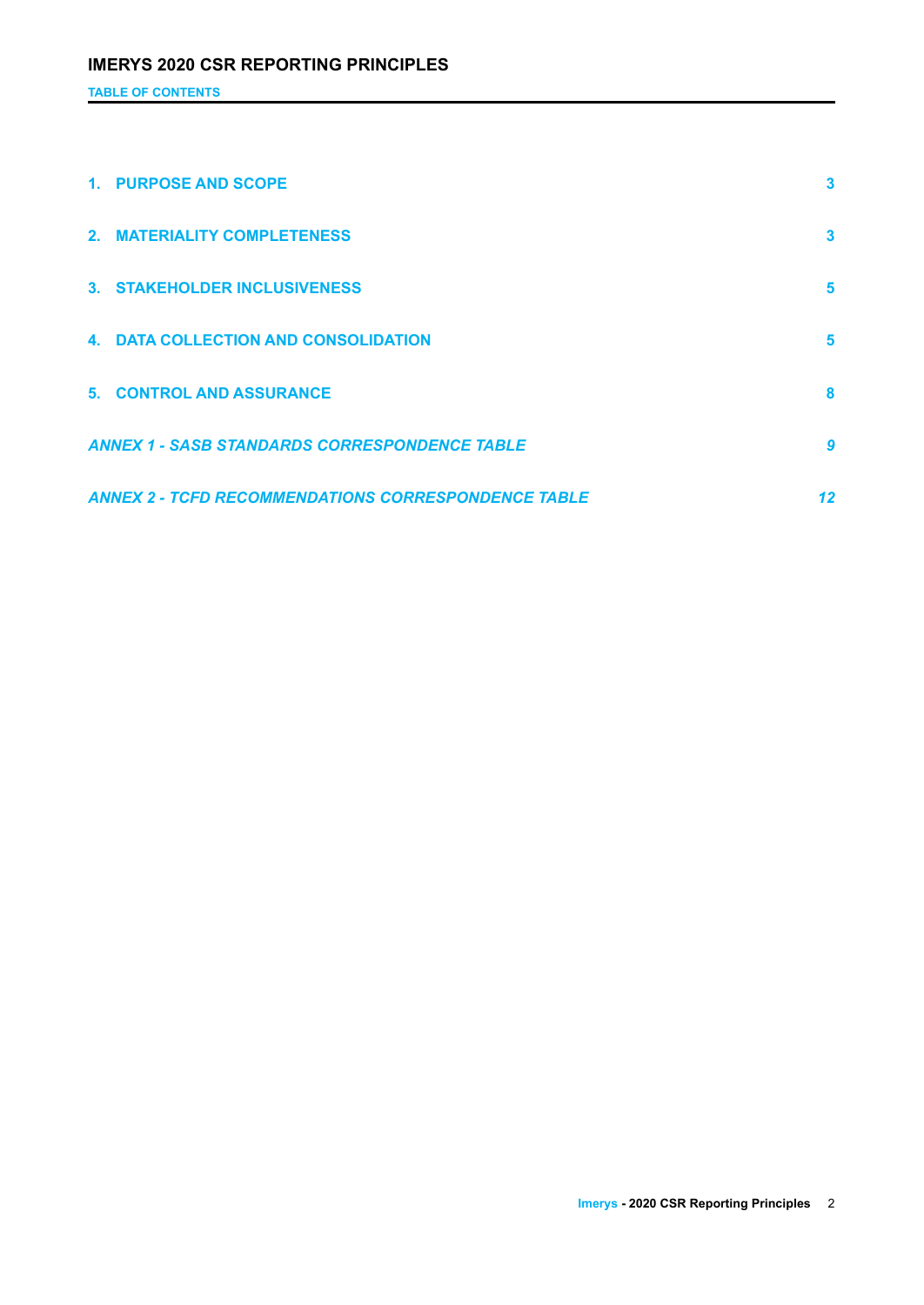**PURPOSE AND SCOPE | MATERIALITY COMPLETENESS**

#### <span id="page-2-0"></span>**1. PURPOSE AND SCOPE**

SustainAgility, the Group Corporate Social Responsibility (CSR) program, is articulated around three axes as outlined in the Group CSR Charter:

- **Empowering our people:** making sure employees and the people we work with stay healthy and safe, nurturing talent, promoting diversity & inclusion, fostering social dialogue and safeguarding human rights;
- **Caring for our planet:** protecting the environment, promoting non-energetic resources efficiency, preserving biodiversity, and acting on climate change;
- **Building for the future**: behaving ethically, operating fairly, ensuring responsible purchasing, engaging with communities and promoting sustainable products and technologies.

Imerys CSR reporting complies with the French "*Déclaration de Performance Extra-Financière*" (DPEF) Law 1 and other applicable French reporting obligations. The Group CSR program is based on frameworks and standards such as the GRI's Sustainability Reporting Guidelines ("Core" option), the United Nations Global Compact, the United Nations Guiding Principles on Business and Human Rights, ILO Fundamental Conventions, the Organization for Economic Co-operation and Development Guidelines, the International Organization for Standardization (ISO) 26000, the Sustainability Accounting Standards Board (SASB) standards for Metals and Mining and the Task Force on [Climate-related](https://www.fsb-tcfd.org/) Financial Disclosures (TCFD) recommendations (*see correspondence tables for SASB Standards and TCFD recommendations in Annex, pages 9-12 of this document*).

This document describes the reporting principles and standards the Group follows to generate the non-financial performance indicators that are reported within its annual Universal [Registration](https://www.imerys.com/sites/imerys.com/files/2021/03/23/IMERYS-URD-2020-EN-ANNUAL-FINANCIAL-REPORT.pdf) Document, which is available on Imerys.com.

Imerys CSR reporting covers all of the activities over which the Group exerts operational control. Imerys has structured the processes for data consolidation and quality control to ensure the reliability and auditability of the reporting, including several layers of internal verifications.

#### <span id="page-2-1"></span>**2. MATERIALITY COMPLETENESS**

A robust assessment of material CSR risks is fundamental to the definition of the Imerys CSR program. In 2017 and in 2018, in the context of the definition and preparation of the launch of the Group's CSR program, Imerys conducted a materiality assessment in order to further integrate stakeholder expectations on environmental, social and governance (ESG) risks, threats and opportunities facing the Group, and define material CSR priorities (that may negatively impact or have the capacity to create value for Imerys and its stakeholders).

The table 1 below shows the Imerys six CSR major pillars structured into 16 themes; each theme addressing several sub-themes. A materiality survey was conducted to understand Imerys internal and external stakeholders' opinions and expectations regarding these 16 CSR themes. Each feedback gives the level of criticality of each theme from 1 (Minor) to 6 (Critical) in terms of creation of positive or mitigation of negative impacts associated with Imerys.

The resulting materiality map emerges the priority issues helping in the definition and the continuous improvement of the CSR program. The materiality map is available in the 2020 Universal [Registration](https://www.imerys.com/sites/imerys.com/files/2021/03/23/IMERYS-URD-2020-EN-ANNUAL-FINANCIAL-REPORT.pdf) [Document](https://www.imerys.com/sites/imerys.com/files/2021/03/23/IMERYS-URD-2020-EN-ANNUAL-FINANCIAL-REPORT.pdf) on Imerys.com (page 56).

At the end of 2019, the results of the materiality assessment were used to define mid-term CSR objectives. The next materiality assessment exercise is planned for 2021.

<sup>&</sup>lt;sup>1</sup> Decree n° 2017-1265 of August 9, 2017 taken for the application of the ordinance n° 2017-1180 of July 19, 2017 relating to the *publication of non-financial information by some large companies and certain groups of companies*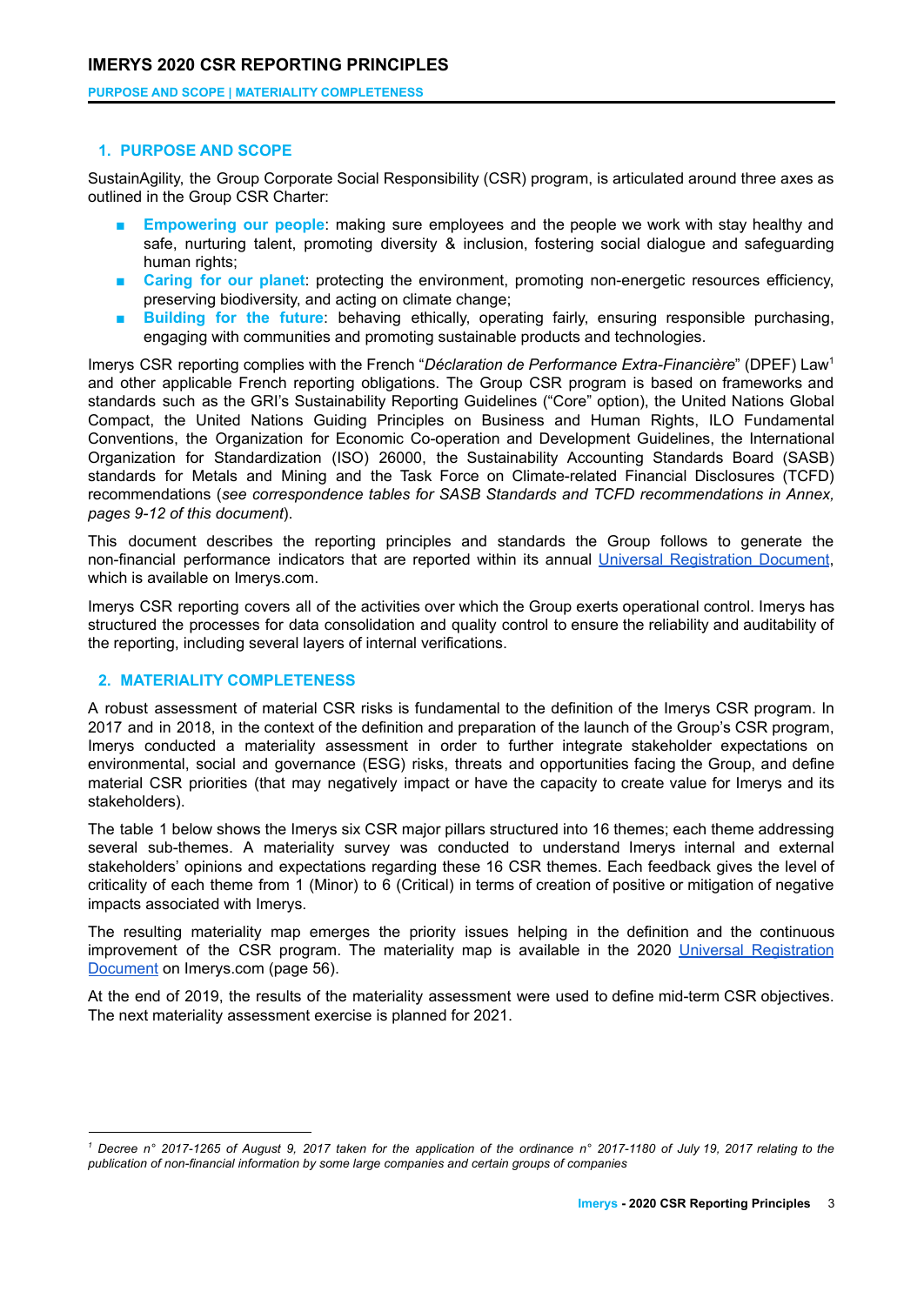**MATERIALITY COMPLETENESS**

## **Table 1: Imerys CSR Themes and sub-themes**

| <b>AXIS</b>           | <b>PILLAR</b>                              | THEMES                               | <b>SUB-THEMES (examples)</b>                                                                                                                                                                                                                                    |
|-----------------------|--------------------------------------------|--------------------------------------|-----------------------------------------------------------------------------------------------------------------------------------------------------------------------------------------------------------------------------------------------------------------|
|                       | <b>SAFETY AND HEALTH</b>                   | Occupational Safety Management       | - Leadership & Accountability<br>- Compliance & Continuous<br>Improvement<br>- Behavioral-Based Safety<br>- Integrated Approach                                                                                                                                 |
|                       |                                            | Occupational Health Management       | - Health Leadership<br>- Health Organization<br>- Health Hazards and Exposure Control<br>- Health Exposure Monitoring<br>- Health and Business Performance                                                                                                      |
| EMPOWERING OUR PEOPLE | <b>HUMAN CAPITAL</b>                       | Human Rights and Labor Practices     | - Promotion and compliance with the<br>Human Rights & ILO Fundamental<br>Conventions<br>- Reorganization Management<br>- Working Conditions<br>- Workplace Well-being                                                                                           |
|                       |                                            | Talents and Skills Management        | - Learning and Development<br>- Talent and Recruitment<br>- Performance and Career Management                                                                                                                                                                   |
|                       |                                            | Social Dialogue                      | - Social Dialogue Organization<br>- Employee Commitment                                                                                                                                                                                                         |
|                       |                                            | Diversity and Inclusion              | - Non-discrimination<br>- Diversity of Governance<br>- Diversity & Inclusion Program                                                                                                                                                                            |
| PLANET                | <b>ENVIRONMENTAL</b><br><b>STEWARDSHIP</b> | <b>Environmental Management</b>      | - Environmental Management System<br>- Environmental Regulatory Compliance<br>- Wastewater Management<br>- Waste Management<br>- Hazardous Substances Management<br>- Noise & Vibration Management<br>- Air Emissions Management<br>- Transportation Management |
| œ<br>CARING FOR OU    |                                            | Natural Resources Efficiency         | - Minerals Resources Optimization<br>- Water Use Efficiency<br>- Other Raw Materials Rational Use                                                                                                                                                               |
|                       |                                            | Biodiversity and Land Rehabilitation | - Biodiversity Conservation<br>- Land Use                                                                                                                                                                                                                       |
|                       | <b>CLIMATE CHANGE</b>                      | <b>Climate Change Strategy</b>       | - Global Approach to Climate Change<br>- Energy Efficiency<br>- Renewable Energy Sources<br>- Carbon Emissions Management<br>- Supporting Tools to Group Strategy                                                                                               |
|                       |                                            | <b>Climate Solutions</b>             | - Innovative Climate Solutions                                                                                                                                                                                                                                  |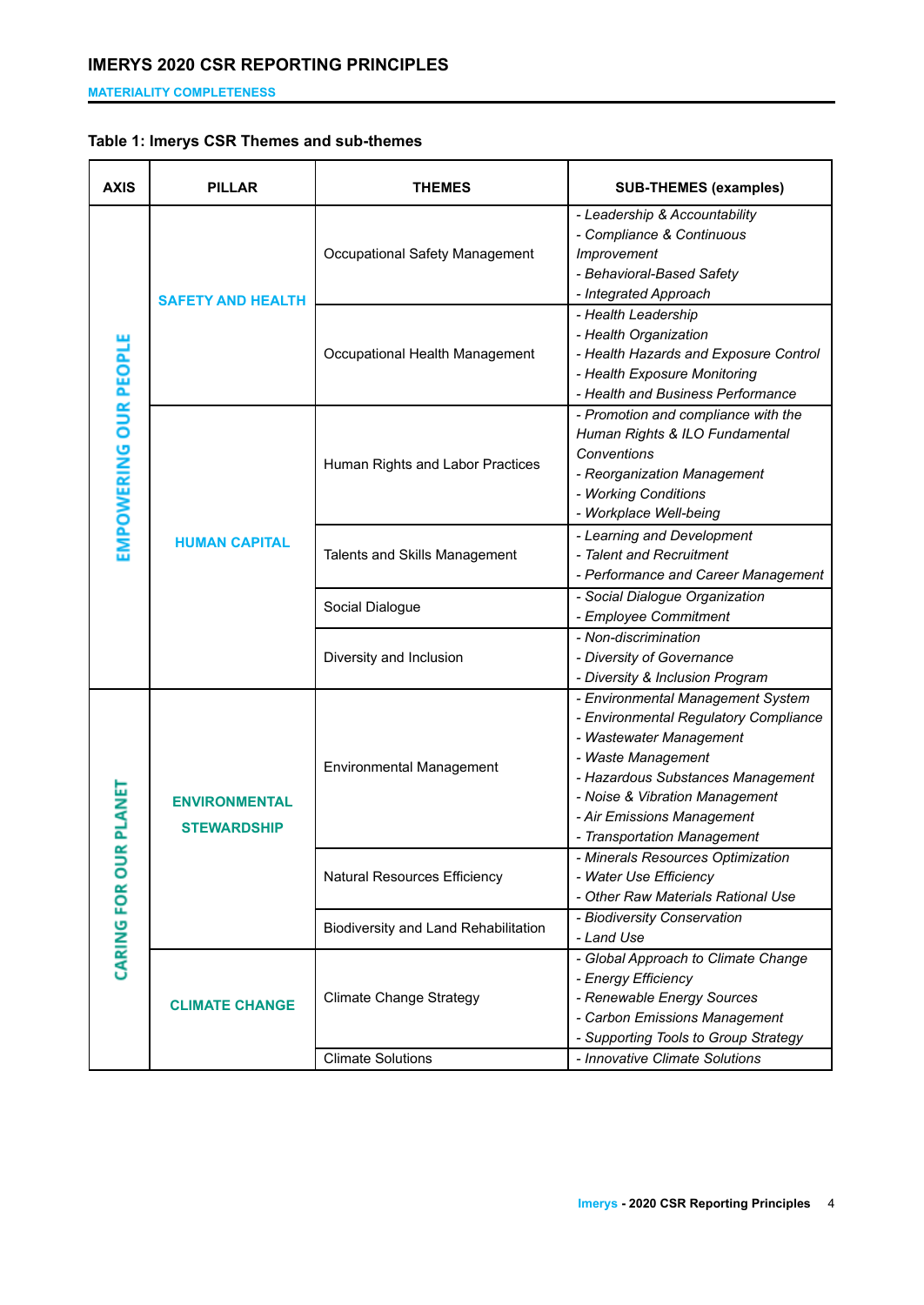**MATERIALITY COMPLETENESS | STAKEHOLDER INCLUSIVENESS | DATA COLLECTION AND CONSOLIDATION**

|                  |                                     |                                 | - Internal Organization                 |
|------------------|-------------------------------------|---------------------------------|-----------------------------------------|
|                  |                                     | Corporate Governance            | - Risks Assessment                      |
|                  |                                     |                                 | - Crisis Management                     |
|                  |                                     |                                 | - Relationships with Stakeholders       |
| <b>FUTURE</b>    |                                     |                                 | - Business Ethics                       |
|                  | <b>BUSINESS CONDUCT</b>             | <b>Fair Operating Practices</b> | - Permitting & Property Rights          |
|                  |                                     | and Responsible Purchasing      | - Responsible Purchasing                |
| Ĕ                |                                     |                                 | Management                              |
|                  |                                     |                                 | - Territorial and Socio-Economic Impact |
| FOR <sup>-</sup> |                                     | <b>Community Engagement</b>     | Identification                          |
|                  |                                     |                                 | - Support for socio-economic            |
| <b>BUILDING</b>  |                                     |                                 | development                             |
|                  |                                     |                                 | - Sustainable value creation            |
|                  | <b>PRODUCT</b><br><b>MANAGEMENT</b> | <b>Product Sustainability</b>   | - Market alignment                      |
|                  |                                     |                                 | - Product environmental footprint       |
|                  |                                     |                                 | - Process Efficiency Approach           |
|                  |                                     | Sustainable Technologies        | - Technological Upgrade and             |
|                  |                                     |                                 | <b>Discontinuity</b>                    |

#### **3. STAKEHOLDER INCLUSIVENESS**

Imerys depends on the solid long-term relationships it develops with its key stakeholders; respecting the countries, communities and environments across the globe where its operations are located. As such, Imerys considers itself accountable to a wide variety of stakeholders, both internal and external. Identifying stakeholders and gaining an understanding of their needs and expectations is a critical step to foster engagement.

The different stakeholders that have been involved to identify material issues come from different representative areas and include:

- Internal stakeholders: Executive management, senior management of businesses and functions, employees and employee representatives;
- External stakeholders: Local community members, shareholders and investors, banks and brokers, government authorities, business partners, customers, suppliers, subcontractors, professional associations, NGOs, and other stakeholders.

#### <span id="page-4-0"></span>**4. DATA COLLECTION AND CONSOLIDATION**

Data collection and consolidation follow reporting processes detailed in the reporting protocols published at Group level and are supported by different internal reporting systems.

The table 2 below is the list of the reporting items, as well as their frequency, scope and consolidation systems in 2020.

| <b>Items</b>         | <b>Frequency</b> | <b>Scope</b> | <b>System</b>                  | <b>Remarks</b>                                                                                                                                            |
|----------------------|------------------|--------------|--------------------------------|-----------------------------------------------------------------------------------------------------------------------------------------------------------|
| Human<br>Resources   | Monthly          | All          | Internal reporting<br>platform | A monthly headcount report is published<br>internally                                                                                                     |
| Safety and<br>Health | Monthly          | All          | Internal reporting<br>platform | Details of injury or illness are reported and<br>tracked with a centralized internal incident<br>tool; a monthly safety report is published<br>internally |

#### **Table 2: Imerys Reporting Items**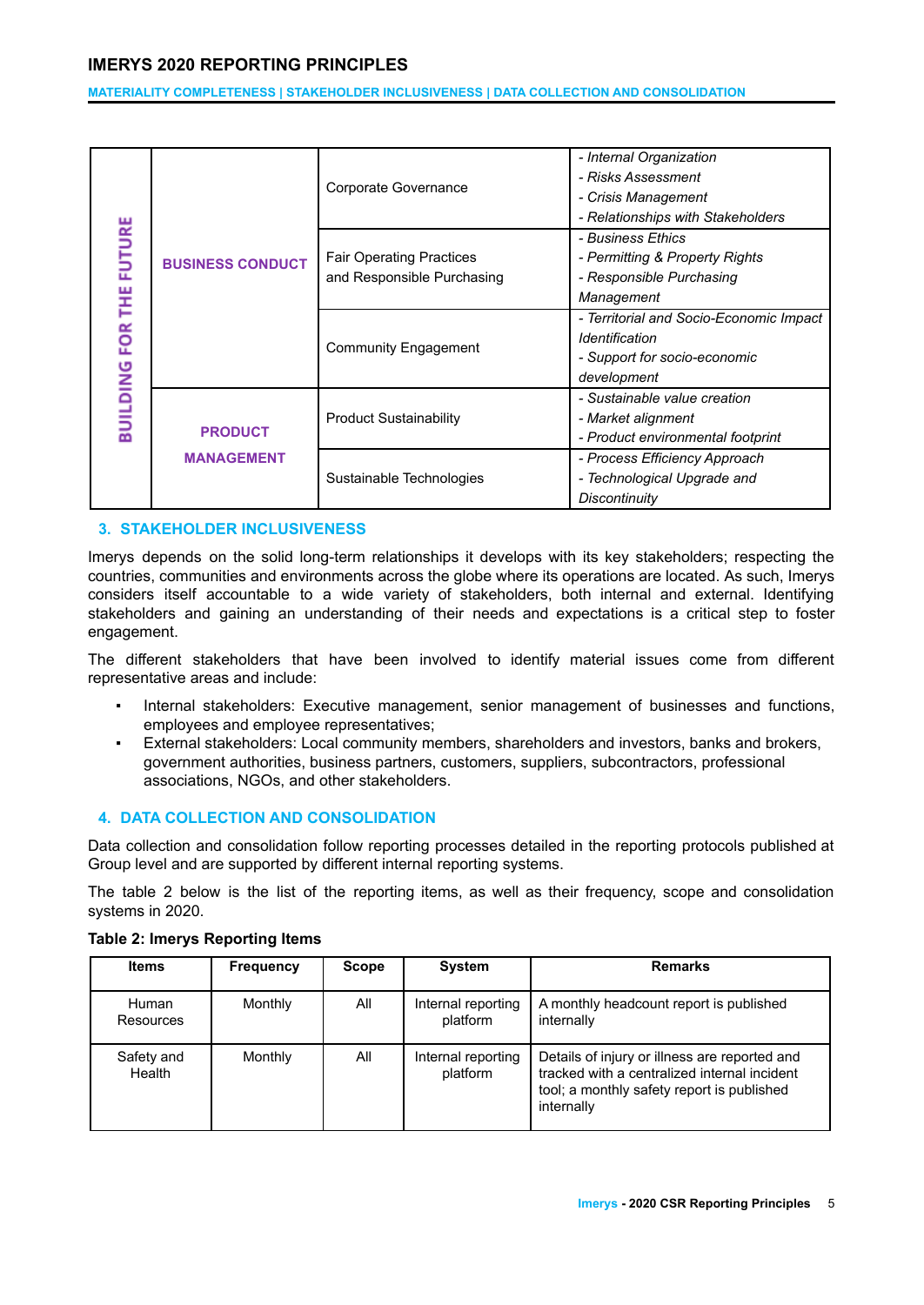#### **DATA COLLECTION AND CONSOLIDATION**

| Energy,<br>Emissions and<br>Production | Monthly     | All               | Internal reporting<br>platform | In accordance with the GHG Protocol with<br>several minor exceptions (detailed in the next<br>sections below); a quarterly energy report is<br>published internally |
|----------------------------------------|-------------|-------------------|--------------------------------|---------------------------------------------------------------------------------------------------------------------------------------------------------------------|
| Environment                            | Quarterly   | All               | Internal reporting<br>platform | Commercial activities, sales and<br>administrative offices, as well as projects on<br>customers' sites are excluded                                                 |
| Environmental<br>Incidents             | When needed | All               | Internal reporting<br>platform | Details and impacts of incident are reported<br>and tracked with a centralized internal<br>incidents tool                                                           |
| Land Use                               | Annually    | Western<br>Europe | Internal reporting<br>platform | Underground mines are excluded                                                                                                                                      |
| Mine Safety<br>Incidents               | When needed | All               | Internal reporting<br>platform | Details of incidents are reported and tracked<br>with a centralized internal incident tool; a<br>monthly report is published internally                             |
| Payments to<br>governments             | Annually    | All mines         | Internal reporting<br>platform | Following the financial data reporting process<br>and published on the Group website                                                                                |

Generally, the data reporting parameters include each of the legal entities in which Imerys directly or indirectly owns 50% or more interest, and the reporting structure generally mirrors the business and finance organizations as well as the Group's legal structure. Furthermore, legal entities are normally split into various sites for the relevant indicators. Modifications are occasionally made to this general framework to accommodate special circumstances in the operations.

#### **Human resources**

Imerys reports the data associated with permanent employees, expatriates, fixed-term employees, seasonal workers and apprentices as well as external employees (such as agency workers/contractors or vendors) for which Imerys has managerial authority, and/or can influence strongly and directly.

#### **Health and safety**

Imerys reports on a monthly basis the data (working hours and incidents) associated with Imerys employees (on Group company payroll) and non-Imerys employees (such as agency workers/contractors or vendors) for which Imerys has managerial authority, and/or can influence strongly and directly. The safety and health reporting obligation extends to operations, joint ventures, partnerships and other similar business arrangements in which Imerys owns a majority interest (>50% shares) and has operational control. Newly-acquired operations are normally included as of the date of acquisition. In the event that acquired operations have safety standards that do not meet Imerys' safety standards, the Group may delay including such operations in the Imerys reporting perimeter for up to one year in order to align operations with Imerys' standards. Newly built projects with a turnkey contract have been integrated when the responsibility for workplace safety is transferred to Imerys according to the legal and commercial terms and conditions. Divested or discontinued operations are excluded from reporting as of the date of discontinuation.

#### **Environment**

Environmental reporting scope includes all mining and production assets/facilities operated by Imerys. The term "assets operated by Imerys" excludes commercial activities, sales and administrative offices, and projects on customers' sites.

*Environmental incident*: Imerys reports environmental incidents as soon as they occur. Environmental incidents severity is determined by evaluating the environmental, financial, regulatory and reputational consequences and can be**:** *Minor* (No harm to the environment) - *Medium* (Minimal and no permanent harm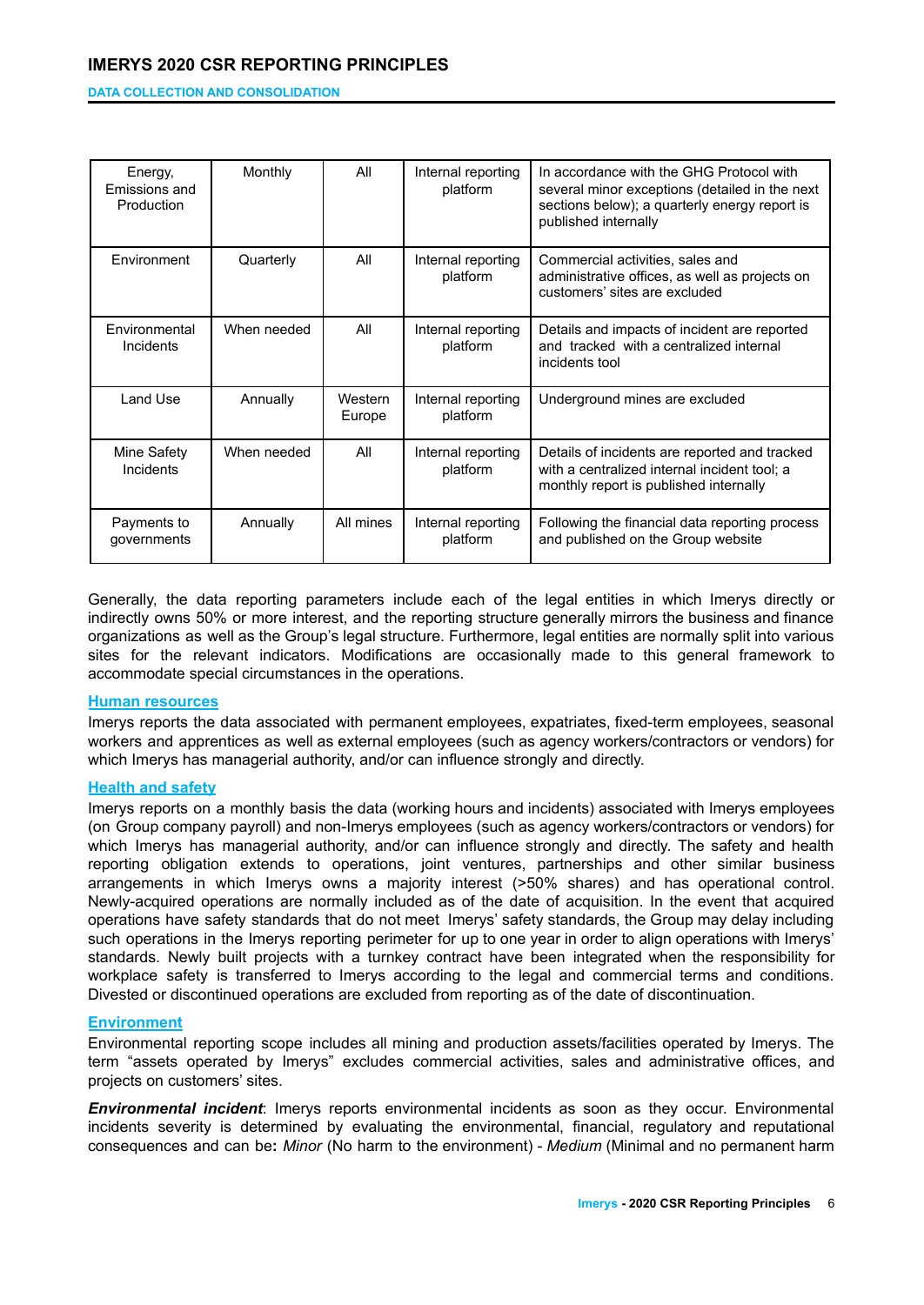#### **DATA COLLECTION AND CONSOLIDATION**

to the environment or minor breach of legislation or company standards) - *Serious* (Limited short-term harm to the environment, occasional breach of legislation or company standards, or formal notice from authority or governmental agency or formal complaint by a third party) - *Major* (Immediate long term harm to the environment, repeated breach of legislation or company standards) - *Catastrophic* (Immediate long term catastrophic harm to the environment, severe breach of legislation or company standards). Environmental fine is a direct penalty imposition. Fines do not include the costs payable to the regulatory authority bringing the action or the compensation claims arising from the outcome of the regular's action. They are reported in the quarter and the year that the fines were imposed.

*Environmental certification*: Several Imerys sites are ISO-14001 and/or EMAS (EU Eco-Management and Audit Scheme) certified. This information is reported by the sites if the certification has been given or is still valid during the reporting period.

*Water withdrawal*: Data are reported on a quarterly basis to analyze water use in Imerys operations. Water moved from the ground to the surface as a part of mine operations is not considered by the Group to be "used" in the Imerys operations and is, therefore, excluded from the reporting of water. Some Imerys operations reuse or recycle water. The "recycled water" indicator was established to promote using water in a sustainable way at Imerys operations. It refers to the water that is used on site more than one time before it returns to the natural hydrologic system. For example, many Imerys operations pump water from a surface impoundment, use the water in the process, and then pump the water back to the surface impoundment. The cooling water supplied by third-party facilities (e.g., a customer's paper mill) and circulated back in a close loop is not counted as recycled water by Imerys operations.

**Waste**: Data are reported on a quarterly basis. Imerys mining operations remove overburden and separate minerals that are valuable from other materials. Such overburden and mineral solids (e.g., tailings, off-specification materials, etc.) are usually stored on or near production areas at the quarries since they may be useful in the future. In many cases, the overburden and mineral solids are used as backfilling or re-profiling materials in post-mining restoration work. For these reasons, they are not quantified and reported as "waste" by Imerys. Off-specification materials from the processing operations which are placed back in the Imerys quarries are counted as waste only when subject to regulatory requirements. All countries in which Imerys operates have national environmental laws regulating waste. The national environmental laws of different countries apply different criteria to determine whether a waste will need special management because it is toxic, corrosive, explosive, flammable, reactive or otherwise dangerous to human health or the environment. Each operation follows the national environmental laws of the country in which it is operating to determine whether a specific waste is regulated as hazardous haste or non-hazardous waste. If some water-containing liquid is counted as waste (rather than wastewater) according to regulations, the reported quantity excludes the water content.

*Land use*: Imerys also requires reporting of two **land use** indicators on an annual basis by all mining operations in Western Europe:

- **Disturbed areas** (hectares): disturbed areas concern the land used for mining and infrastructures related to the operation and which are not currently rehabilitated;
- **Rehabilitated areas** (hectares): rehabilitated areas concern the land used for mining and operation's infrastructures that have been rehabilitated.

#### **Energy and emissions**

Imerys reports energy and emissions data on all mining and production assets/facilities operated by Imerys on a monthly basis for the same scope as the environmental data.

Imerys aligns with the GHG Protocol<sup>2</sup> for its energy and greenhouse gas emissions data reporting and consolidation with some exceptions.

- **Scope 1 emissions** from direct energy are automatically calculated in the reporting system with the aid of an emission factor database of specific energy resources, plus the process emissions.

<sup>&</sup>lt;sup>2</sup> The Greenhouse Gas Protocol (GHG Protocol) is the most widely used international accounting tool for government and business leaders to understand, quantify and manage greenhouse gas emissions. The GHG Protocol is managed in a partnership between the *World Resources Institute (WRI) and the World Business Council for Sustainable Development (WBCSD).*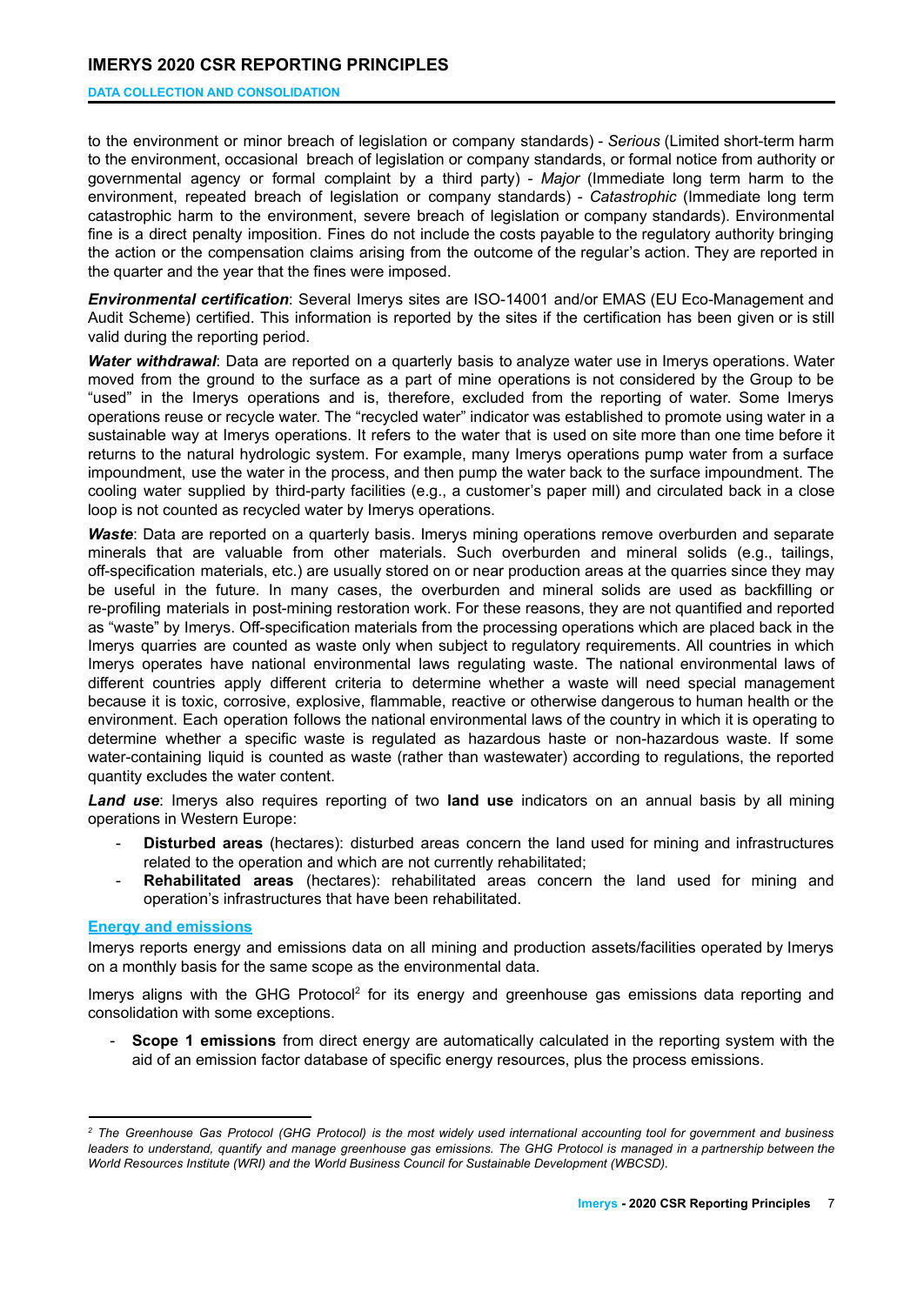**DATA COLLECTION AND CONSOLIDATION | CONTROL AND ASSURANCE**

- **Scope 2 emissions** of purchased electricity, heat, or steam are calculated in the reporting system with the emission factor by country supplied by the International Energy Agency (IEA) and the Emissions and Generation Resource Integrated Database (eGRID) provided by the United States Environmental Protection Agency (EPA) for the sites located in the United States.
- **Scope 3 emissions** for purchased goods and services, fuel-and-energy-related activities, waste generated in operations business travel of several headquarters, downstream transportation and distribution and employee commuting are estimated with the Scope 3 Evaluator tool and do not yet represent a full calculation of all Scope 3 emissions linked with Imerys operations.

The GHG Protocol requires that all facilities within an organizational boundary are to be included in the reporting perimeter. To fully comply with the GHG Protocol, Imerys would need to include not only emissions from mining and minerals processing facilities, but also emissions from offices and any other facility within its organizational boundary. The GHG Protocol also requires reporting of fugitive emissions from owned and controlled sites and Imerys does not report on these fugitive emissions. Fugitive emissions result from intentional or unintentional releases (e.g., equipment leaks from joints, seals, packing and gaskets; hydro-fluorocarbon emissions during the use of refrigeration and air conditioning equipment in buildings and cars; and methane leakages from gas transport)

#### *Imerys GHG emissions recalculation policy:*

Imerys uses 2018 as the base year for our greenhouse gas emissions calculation. In order to accurately track progress towards the GHG intensity targets, Imerys will adjust the base year emissions inventory to account for significant changes<sup>3</sup> (organization and structure, calculation methodology, data errors) if the changes drive an increase/decrease in emissions of greater than 5%. Imerys may also choose to recalculate our baseline for changes less than 5%, especially when structural changes occur. Baseline adjustments will occur at the end of each fiscal year if we identify any changes described above that have occurred in the reporting period which may require us to recalculate our base year. We publicly restate our baseline when we report the latest carbon footprint for the previous financial year.

#### **Production**

Production data is related to the quantity of final products produced by the entity during the reporting period in dry metric tons (dmt).

## <span id="page-7-0"></span>**5. CONTROL AND ASSURANCE**

Imerys works to continuously improve the quality and accuracy of its reporting. The reporting process with data contributors and validators, as well as the automatic checks and comparisons in our internal reporting platforms, enables the Group to check and verify the data quality on an ongoing basis. Processes for data consolidation and quality control ensure the reliability and auditability of the reporting, including several layers of internal verifications.

Under the regulatory obligations stemming from the "DPEF" Law, Imerys retains a third party to verify its sustainability reporting and compliance status. The report issued by the statutory auditors is available in section 3.9 of the Universal [Registration](https://www.imerys.com/sites/imerys.com/files/2021/03/23/IMERYS-URD-2020-EN-ANNUAL-FINANCIAL-REPORT.pdf) Document.

After the annual publication of the Universal Registration Document, some EHS (environmental, health and safety) data may still be updated the following year after internal or external verifications.

*<sup>3</sup> For more details, please refer to our GHG emissions recalculation policy on Imerys.com*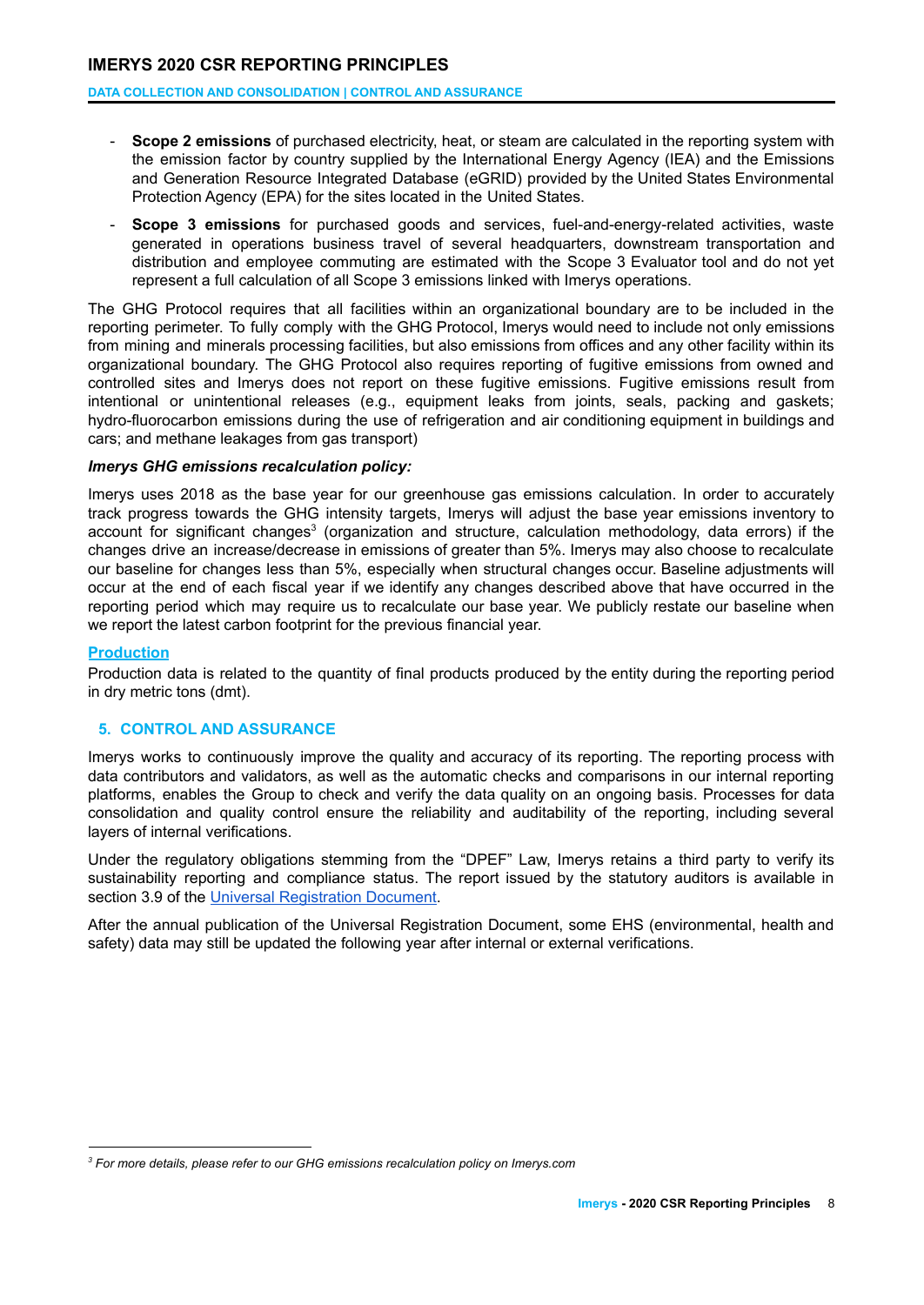#### **ANNEX 1 - Sustainability Accounting Standards Board (SASB) standards correspondence table**

Imerys disclosures refer to its 2020 CDP Report and 2020 Universal Registration Document.

| <b>SASB</b><br><b>CODE</b> | <b>1- ACCOUNTING METRICS</b>                                                                                                                                                                               | <b>IMERYS DISCLOSURES</b>        | <b>COMMENTS</b>                                                                                                                                      |  |  |  |  |
|----------------------------|------------------------------------------------------------------------------------------------------------------------------------------------------------------------------------------------------------|----------------------------------|------------------------------------------------------------------------------------------------------------------------------------------------------|--|--|--|--|
|                            | <b>Greenhouse gas emissions</b>                                                                                                                                                                            |                                  |                                                                                                                                                      |  |  |  |  |
| EM-MM-<br>110a.1           | Gross global Scope 1 emissions, percentage<br>covered under emissions-limiting regulations                                                                                                                 | CDP p. 51; 59-61; 84-85          | Imerys follows an operational<br>control approach in line with<br>the Greenhouse Gas Protocol<br>and not a financial control<br>approach.            |  |  |  |  |
| EM-MM-<br>110a.2           | Discussion of long-term and short-term<br>strategy or plan to manage Scope 1<br>emissions,<br>emissions reduction targets, and an analysis<br>of performance against those targets                         | URD p. 74-77<br>CDP p. 39-47; 64 |                                                                                                                                                      |  |  |  |  |
|                            |                                                                                                                                                                                                            | <b>Air Quality</b>               |                                                                                                                                                      |  |  |  |  |
| EM-MM-<br>120a.1           | Air emissions of the following pollutants: (1)<br>CO, (2) NOx (excluding N2O), (3) SOx, (4)<br>particulate matter (PM10), (5) mercury (Hg),<br>(6) lead (Pb), and (7) volatile organic<br>compounds (VOCs) | URD p.71                         | Some of the Group's mineral<br>conversion processes use<br>calcination, which can emit<br>nitrogen oxide (NOx) and sulfur<br>dioxide (SO2).          |  |  |  |  |
|                            |                                                                                                                                                                                                            | <b>Energy Management</b>         |                                                                                                                                                      |  |  |  |  |
| EM-MM-<br>130a.1           | (1) Total energy consumed, (2) percentage<br>grid electricity, (3) percentage renewable                                                                                                                    | URD p. 75-76; 95<br>CDP p.65-77  |                                                                                                                                                      |  |  |  |  |
|                            |                                                                                                                                                                                                            | <b>Water Management</b>          |                                                                                                                                                      |  |  |  |  |
| EM-MM-<br>140a.1           | (1) Total fresh water withdrawn, (2) total fresh<br>water consumed, percentage of each in<br>regions with High or Extremely High Baseline<br><b>Water Stress</b>                                           | URD p.72; 75; 95<br>CDP p.27-29  | An assessment of chronic<br>physical risks for the Group<br>including water stress area has<br>been performed and the results<br>are being analyzed. |  |  |  |  |
| EM-MM-<br>140a.2           | Number of incidents of non-compliance<br>associated with water quality permits,<br>standards, and regulations                                                                                              | <b>URD p.69-70</b>               |                                                                                                                                                      |  |  |  |  |
|                            | <b>Waste &amp; Hazardous Materials Management</b>                                                                                                                                                          |                                  |                                                                                                                                                      |  |  |  |  |
| EM-MM-<br>150a.1           | Total weight of tailings waste, percentage<br>recycled                                                                                                                                                     |                                  | This data is not presently<br>reported.                                                                                                              |  |  |  |  |
| EM-MM-<br>150a.2           | Total weight of mineral processing waste,<br>percentage recycled                                                                                                                                           | URD p. 70; 95<br>CDP p.79        |                                                                                                                                                      |  |  |  |  |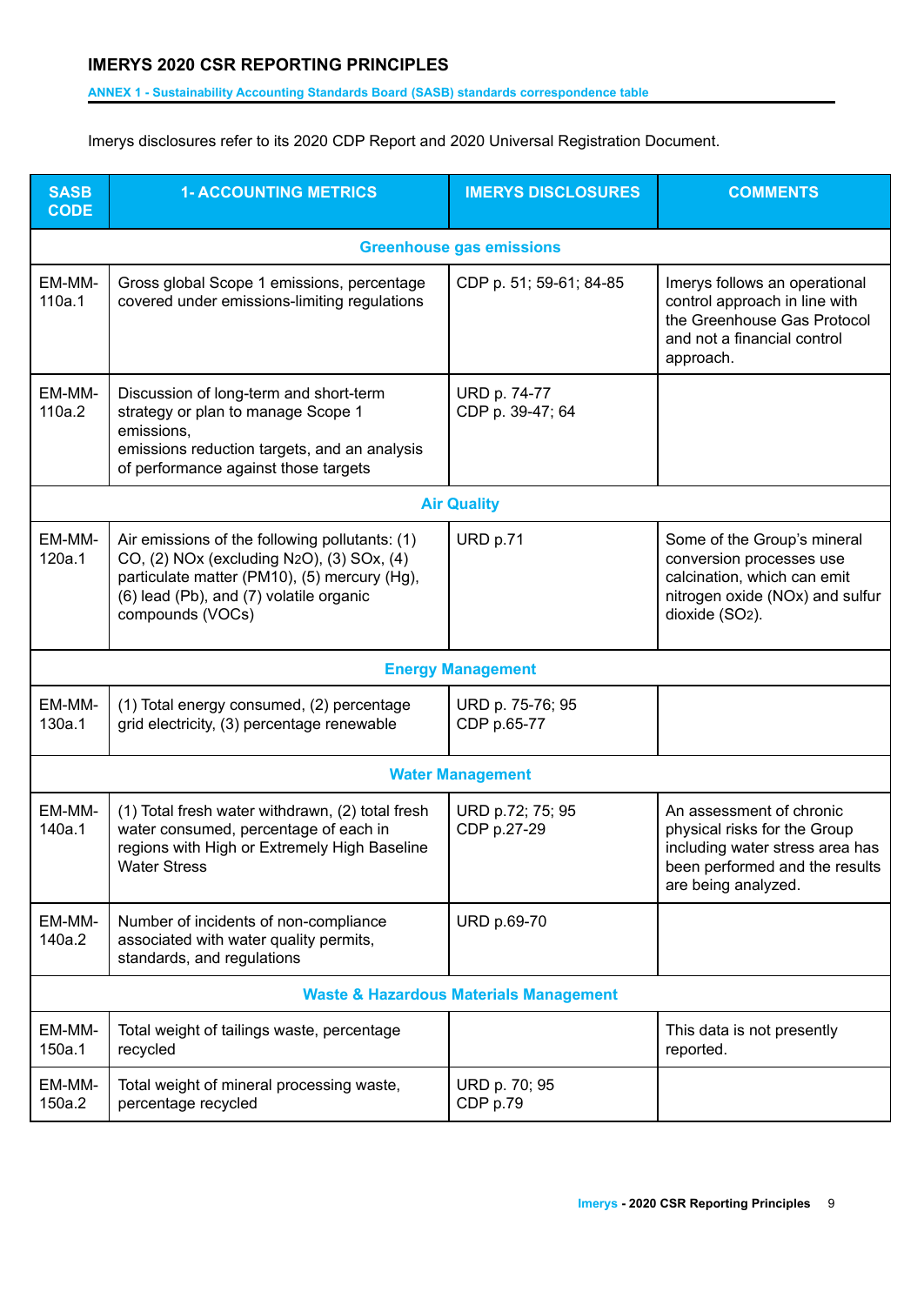#### **ANNEX 1 - Sustainability Accounting Standards Board (SASB) standards correspondence table**

| EM-MM-<br>150a.3       | Number of tailings impoundments, broken<br>down by MSHA hazard potential                                                                                    |                                                                  | Imerys has a limited number of<br>tailings facilities.<br>Imerys has adopted the Global<br>Industry Standard on Tailings<br>Management and will disclose<br>the relevant information in the<br>Global Tailings Portal. |  |
|------------------------|-------------------------------------------------------------------------------------------------------------------------------------------------------------|------------------------------------------------------------------|------------------------------------------------------------------------------------------------------------------------------------------------------------------------------------------------------------------------|--|
|                        |                                                                                                                                                             | <b>Biodiversity Impacts</b>                                      |                                                                                                                                                                                                                        |  |
| EM-MM-<br>160a.1       | Description of environmental management<br>policies and practices for active sites                                                                          | URD p.68-69                                                      |                                                                                                                                                                                                                        |  |
| EM-MM-<br>160a.2       | Percentage of mine sites where acid rock<br>drainage is: (1) predicted to occur, (2) actively<br>mitigated, and (3) under treatment or<br>remediation       |                                                                  | Acid rock drainage is not<br>material at Group level and as<br>such is not a consolidated<br>information the Group reports.                                                                                            |  |
| EM-MM-<br>160a.3       | Percentage of (1) proved and (2) probable<br>reserves in or near sites with protected<br>conservation status or endangered species<br>habitat               |                                                                  | Data related to protected<br>conservation status are in the<br>process of being mapped<br>together with the Group's<br>scientific partners.                                                                            |  |
|                        |                                                                                                                                                             | <b>Security, Human Rights &amp; Rights of Indigenous Peoples</b> |                                                                                                                                                                                                                        |  |
| EM-MM-<br>210a.1       | Percentage of (1) proved and (2) probable<br>reserves in or near areas of conflict                                                                          |                                                                  | Imerys does not have proved<br>and probable reserves in or<br>near areas of conflict.                                                                                                                                  |  |
| EM-MM-<br>210a.2       | Percentage of (1) proved and (2) probable<br>reserves in or near indigenous land                                                                            |                                                                  | Data related to proximity to<br>indigenous land is presently<br>being assessed.                                                                                                                                        |  |
| EM-MM-<br>210a.3       | Discussion of engagement processes and due<br>diligence practices with respect to human<br>rights, indigenous rights, and operation in<br>areas of conflict | URD p.62, 80-83                                                  | Imerys operations are not<br>located in areas of conflict.                                                                                                                                                             |  |
|                        |                                                                                                                                                             | <b>Community Relations</b>                                       |                                                                                                                                                                                                                        |  |
| EM-MM-<br>210b.1       | Discussion of process to manage risks and<br>opportunities associated with community<br>rights and interests                                                | <b>URD p.84-85</b>                                               |                                                                                                                                                                                                                        |  |
| EM-MM-<br>210b.2       | Number and duration of non-technical delays                                                                                                                 |                                                                  | This data is not available.                                                                                                                                                                                            |  |
| <b>Labor Relations</b> |                                                                                                                                                             |                                                                  |                                                                                                                                                                                                                        |  |
| EM-MM-<br>310a.1       | Percentage of active workforce covered under<br>collective bargaining agreements, broken<br>down by U.S. and foreign employees                              | URD p.62                                                         | Data are consolidated at Group<br>level.                                                                                                                                                                               |  |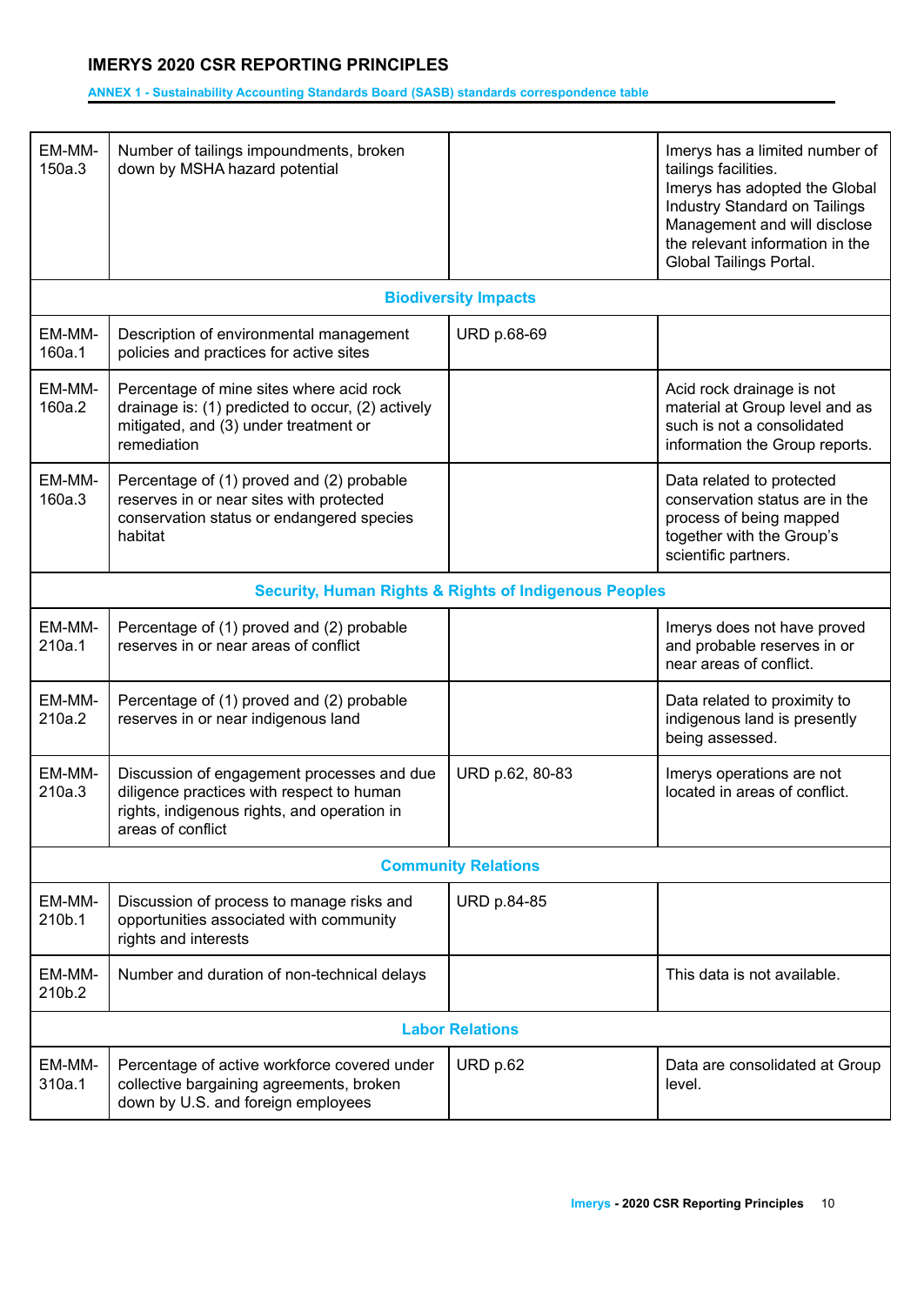#### **ANNEX 1 - Sustainability Accounting Standards Board (SASB) standards correspondence table**

| EM-MM-<br>310a.2           | Number and duration of strikes and lockouts<br>(Disclosure shall include a description of the<br>root cause for each work stoppage)                                                                                             | <b>URD p.65</b>                           | Description of root cause for<br>each work stoppage is tracked<br>internally.                                                    |
|----------------------------|---------------------------------------------------------------------------------------------------------------------------------------------------------------------------------------------------------------------------------|-------------------------------------------|----------------------------------------------------------------------------------------------------------------------------------|
|                            |                                                                                                                                                                                                                                 | <b>Workforce Health &amp; Safety</b>      |                                                                                                                                  |
| EM-MM-<br>320a.1           | (1) MSHA all-incidence rate, (2) fatality rate,<br>(3) near miss frequency rate (NMFR) and (4)<br>average hours of health, safety, and<br>emergency response training for (a) full-time<br>employees and (b) contract employees | URD p.59; 64; 92                          | NMFR is tracked internally but<br>not published.<br>Contractor employee training<br>data is not available.                       |
|                            |                                                                                                                                                                                                                                 | <b>Business Ethics &amp; Transparency</b> |                                                                                                                                  |
| EM-MM-<br>510a.1           | Description of the management system for<br>prevention of corruption and bribery<br>throughout the value chain                                                                                                                  | <b>URD p.80-81</b>                        |                                                                                                                                  |
| <b>EM-MM-</b><br>510a.2    | Production in countries that have the 20 lowest<br>rankings in Transparency International's<br><b>Corruption Perception Index</b>                                                                                               |                                           | Imerys operations are not<br>located in countries that have<br>the 20 lowest rankings in<br>Transparency International's<br>CPI. |
| <b>SASB</b><br><b>CODE</b> | <b>2- ACTIVITY METRICS</b>                                                                                                                                                                                                      | <b>DISCLOSURES</b>                        | <b>COMMENTS</b>                                                                                                                  |
| EM-MM-<br>000.A            | Production of (1) metal ores and (2) finished<br>metal products                                                                                                                                                                 | CDP p.80                                  |                                                                                                                                  |
| EM-MM-<br>000.B            | Total number of employees, percentage<br>contractors                                                                                                                                                                            | URD p.61; 92-93                           |                                                                                                                                  |